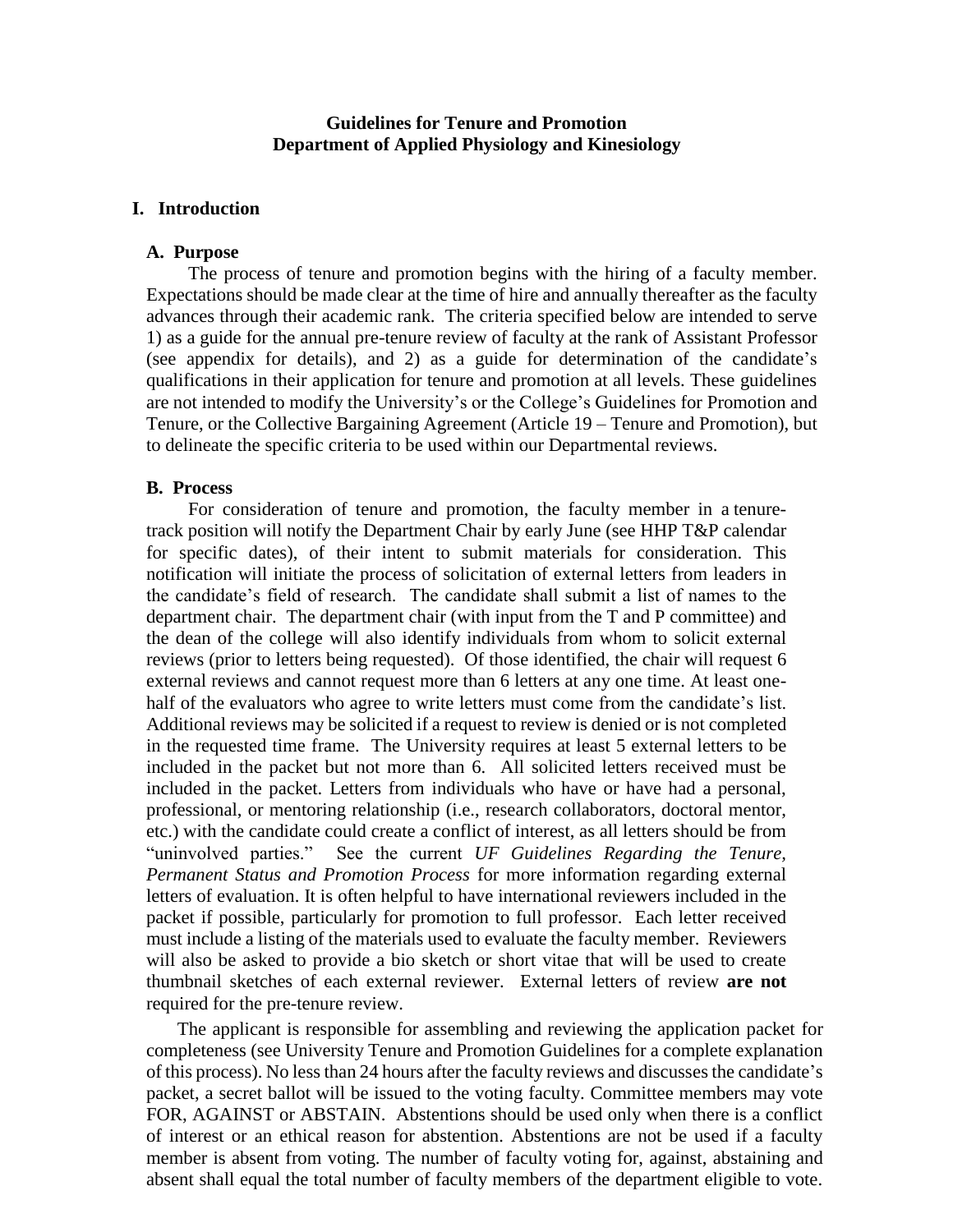The Chair's letter of evaluation and the vote count will then be entered into the online promotion and tenure system. At this time, the candidate will have access to the letter and the vote count.

## **II. Promotion to Rank of Associate Professor**

# **A. General requirements:**

- 1. Promotion to the rank of Associate Professor requires a record of satisfactory or better performance in all three categories of professorial activities (i.e., teaching, research, and service).
- 2. A candidate for the rank of Associate Professor must also demonstrate a record of distinction in research and a record of distinction in either teaching or service.
- 3. For promotion to Associate Professor, "distinction" means appreciably better than the average assistant professor in the candidate's field at institutions comparable to the University of Florida.

# **B. Research-Related Criteria for Promotion to Associate Professor:**

- 1. One judgment of distinction in research shall be based on the written opinions of external reviewers who themselves are recognized as outstanding researchers in the candidate's area of specialization. (Note. The external reviewers will be asked to submit copies of their curriculum vitae, which will be included in the candidate's packet.)
- 2. Distinction in research ordinarily entails (a) the development of an independent line of research and (b) documented progress toward the establishment of a national reputation based on research contributions in one's field.
- 3. The primary indicator of progress toward establishment of a national reputation shall be the publication of research findings in peer-reviewed journals of high quality (as indicated by, but not limited to, empirically-based journal impact ratings, the journals' rates of rejection, and the judgments of experts in the field).
- 4. The quality of research shall be judged as more important than quantity in evaluating the candidate's research contributions.
- 5. Success in attracting external support for research, as evidenced by serving as a principal investigator or a significant contributor on peer-reviewed, research based (rather than service based) grants or contracts, represents a significant indication of progress toward establishing a national research reputation.
- 6. Other indicators of progress toward establishment of a national research reputation include:
	- publication of an authored or edited book by a reputable publisher
	- publication of original monographs or chapters in books
	- research presentations at international or national conferences
	- service on the editorial board of scientific or professional journals
	- service on study sections or review panels of grant agencies

## **C. Teaching-Related Criteria for Promotion to Associate Professor**

1. Teaching is considered an essential function of faculty at the University of Florida, and consequently all faculty members are expected to demonstrate satisfactory performance in this important area. It is acknowledged that there is great variability in the approach to teaching among the various disciplines within the department. For example, some disciplines may regularly teach broad survey courses involving large numbers of students, whereas others provide intensive,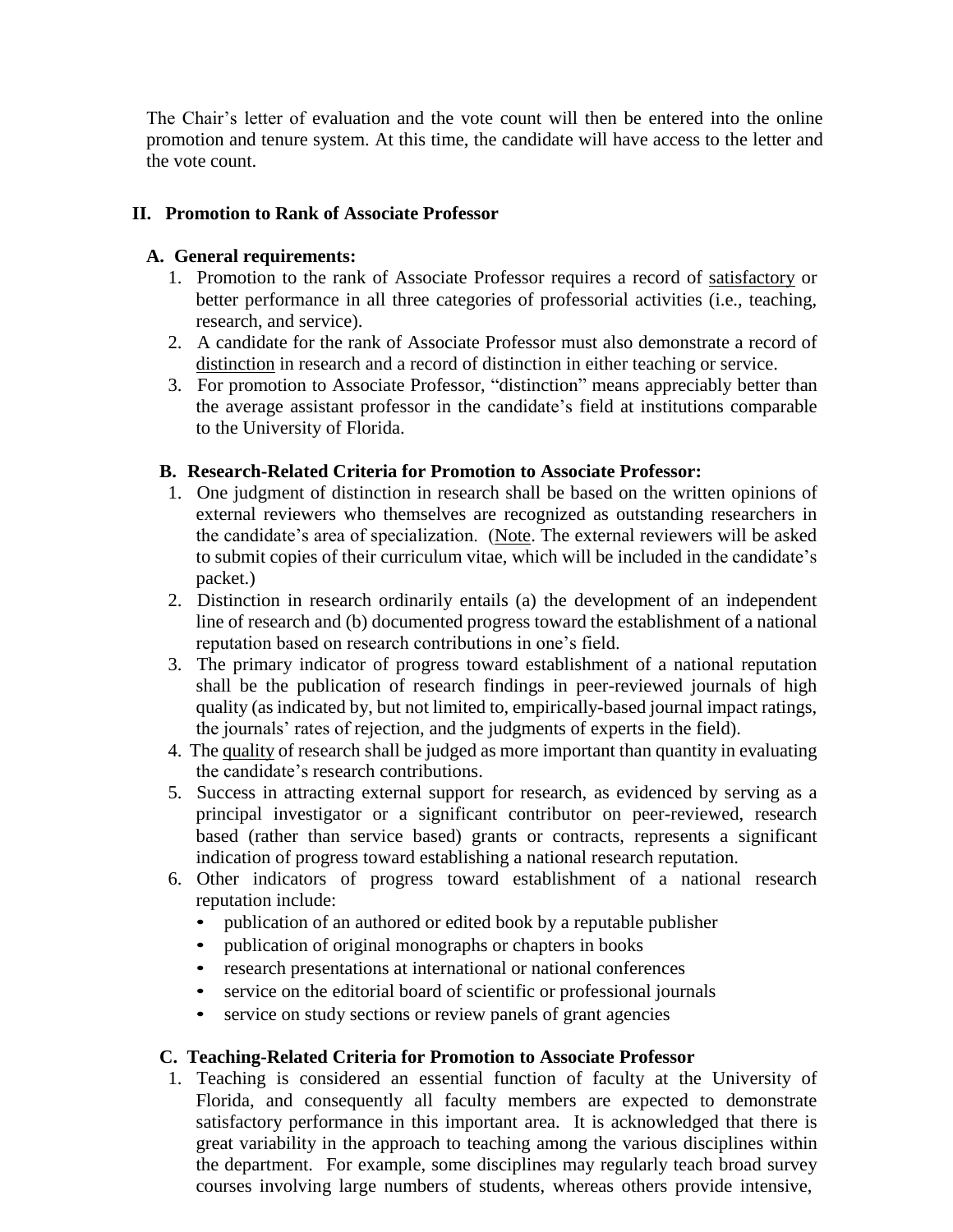individual clinical instruction to a small number of students. Such variability should be considered in establishing expectations for performance and differences in the manner in which teaching is conducted should be taken into account in evaluation of faculty performance.

- 2. Satisfactory performance in teaching shall be evidenced by a consistent pattern among various indicators such as:
	- student evaluations showing satisfactory performance (above the  $70<sup>th</sup>$ percentile) in classroom teaching
	- peer ratings showing satisfactory ratings of teaching content and classroom performance (based on direct observations)
	- chair evaluations indicating appropriate service on master's and doctoral supervisory committees (as chair and/or as a member).
- 3. Distinction in teaching shall be evidenced by a consistent pattern among various indicators such as:
	- student evaluations showing above average or better performance (above the 80th percentile) in classroom teaching
	- peer ratings showing above average or better ratings of teaching content and classroom performance (based on direct observations)
	- chair evaluations indicating above average or better service on master's and doctoral supervisory committees (as chair and/or as a member)
	- achievement of a significant award for teaching
	- development of a new course or teaching program
	- other activities representing contributions to teaching that exceed expectations for a typical assistant professor, such as the development and implementation of continuing education courses, the creative use of technology in teaching, assuming a leadership role in curriculum redesign or development, etc.

# **D. Service-Related Criteria for Promotion to Associate Professor:**

- 1. It is expected that all faculty members will demonstrate good citizenship in their departments and in the college by serving on departmental, college, and/or university committees consistent with their rank and experience. This would be considered satisfactory performance in this category. (Note. Because committees vary in the amount of work required of their members, it is expected that the Chair's letter will provide substantive information about the candidate's time and effort contributed to committee work).
- 2. Distinction in service to the university is indicated by service that is beyond that expected in the typical duties of an assistant professor and may include one or more of the following:
	- chairing a college and/or university committee
	- serving as an undergraduate or graduate coordinator
	- serving in an administrative role in the department or college
- 3. Distinction in service to the profession is indicated by service that is beyond that expected in the typical duties of an assistant professor and may include one or more of the following: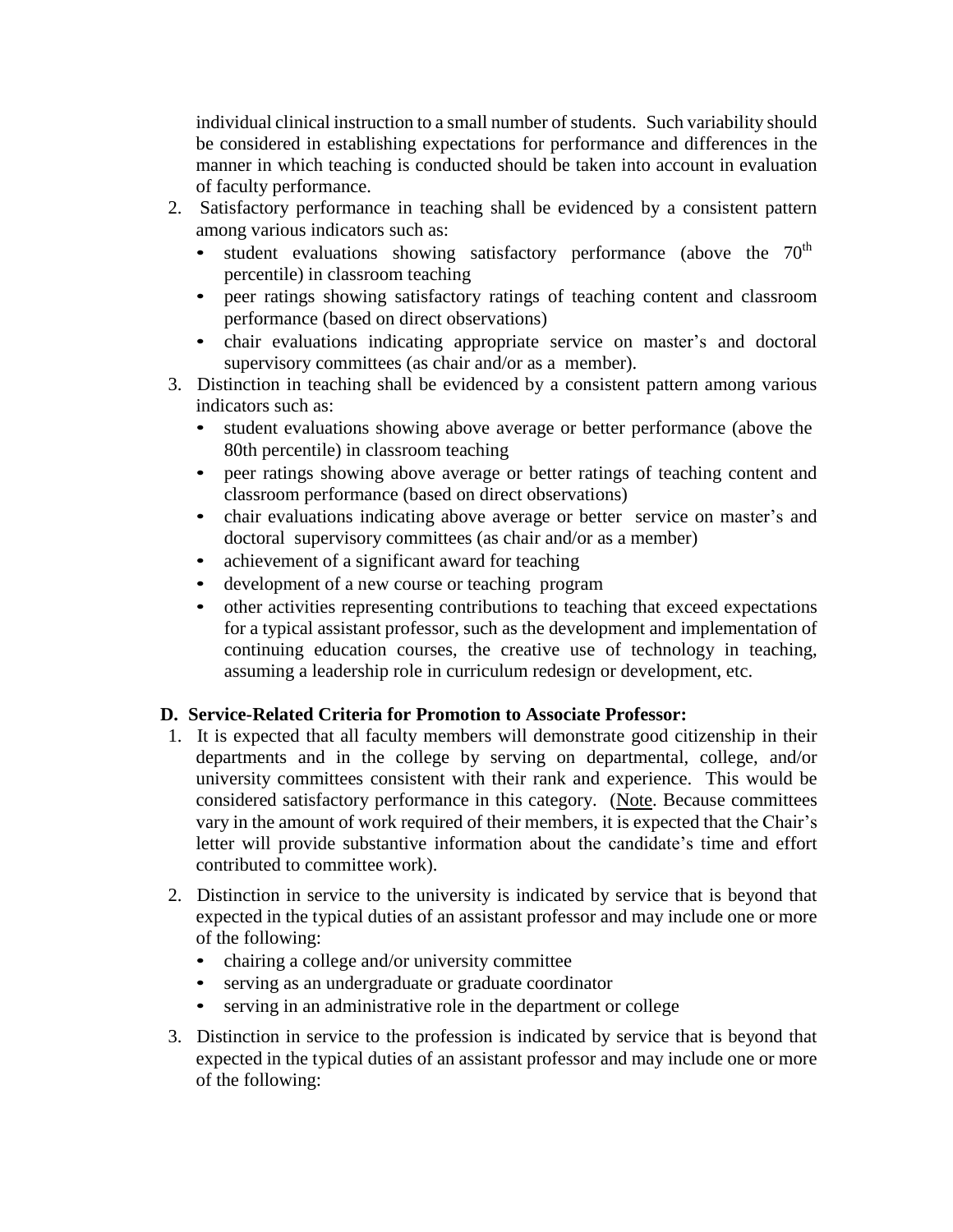Organization

- serving as an officer or board member in a state, regional, national, or international organization
- 4. Achievement of a regional, national, or international award for professional service may be an indicator of distinction in service.

# **III. Promotion to Rank of Professor**

# **A. General Requirements:**

- 1. Promotion to the rank of Professor requires a record of satisfactory or better performance in all three categories of professorial activities (i.e., teaching, research, and service).
- 2. A candidate for the rank of Professor must also demonstrate a record of distinction in research and a record of distinction in either teaching or service.
- 3. For promotion to Professor, "distinction" means appreciably better than the average associate professor in the candidate's field at AAU institutions comparable to the University of Florida.

# **B. Research-Related Criteria for Promotion to Professor**

- 1. One judgment of distinction in research shall be based on the written opinions of external reviewers who themselves are full professors and are recognized as outstanding researchers in the candidate's area of specialization. (Note. The external reviewers will be asked to submit copies of their curriculum vitae, which will be included in the candidate's packet.)
- 2. Distinction at the rank of professor also entails the achievement of a substantive body of empirical works based on an independent line of research.
- 3. Distinction would be illustrated by sustained research productivity evidenced by publications in peer-reviewed journals of high quality (as indicated by, but not limited to, empirically-based journal impact ratings, the journals' rates of rejection, and the judgments of experts in the field).
- 4. The quality of research shall be judged as more important than quantity in evaluating the candidate's research contributions.
- 5. A key indicator of distinction and establishment of a national reputation will be success in attracting external support for research, as evidenced by serving as a principal investigator or a significant contributor on a peer-reviewed, competitive grant or contract.
- 6. Other indicators of the establishment of a national research reputation include:
	- publication of an authored or edited book by a reputable publisher
	- publication of original monographs or chapters in books
	- service on the editorial board of scientific or professional journals
	- service on study sections or review panels of grant agencies

## **C. Teaching-Related Criteria for Promotion to Professor**

1. Teaching is considered an essential function of faculty at the University of Florida, and consequently all faculty members are expected to demonstrate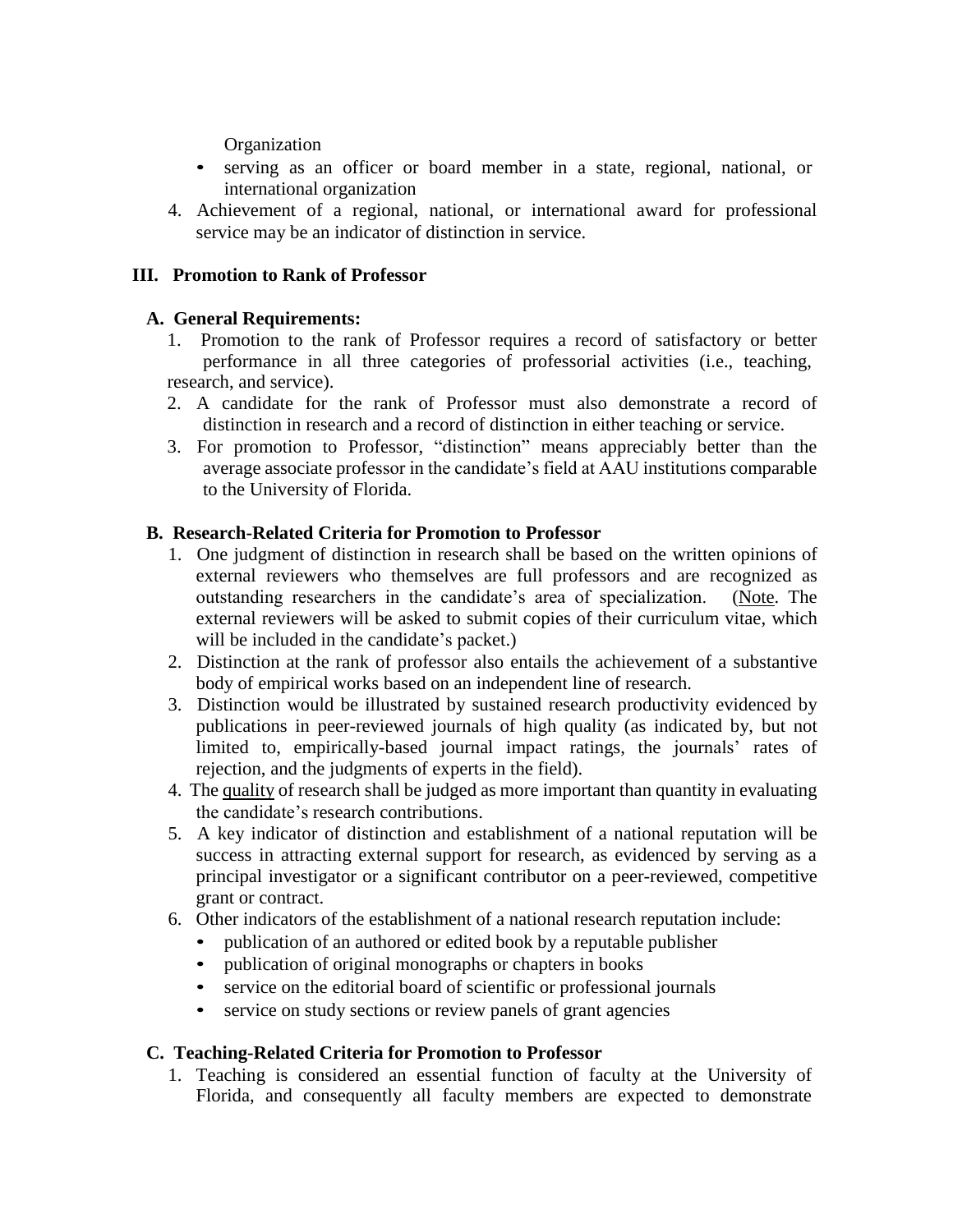satisfactory performance in this important area. It is acknowledged that there is great variability in the degree and approach to teaching among the various disciplines within the department. For example, some disciplines may regularly teach broad survey courses involving large numbers of students, while others provide individual intensive clinical instruction to a small number of students. Such variability should be considered in establishing expectations for performance, and differences in the manner in which teaching is conducted should be taken into account in evaluation of faculty performance. It is expected that most faculty members who are seeking promotion to Professor will have acquired significant experience and expertise in teaching and, their performance in this area should be consistent with their accumulated experience and rank.

- 2. Satisfactory performance in teaching shall be evidenced by a consistent pattern among various indicators such as:
	- student evaluations showing satisfactory performance (above the  $80<sup>th</sup>$ percentile) in classroom teaching
	- trainee evaluations showing satisfactory performance in clinical teaching
	- peer ratings showing satisfactory ratings of teaching content and classroom performance based on direct observations
	- chair evaluations indicating appropriate service on doctoral supervisory committees (as chair and/or as a member)
- 3. Distinction in teaching shall be evidenced by a consistent pattern among various indicators such as:
	- student evaluations showing above average or better performance (above the  $90<sup>th</sup>$  percentile) in classroom teaching
	- peer ratings showing above average or better ratings of teaching content and classroom performance based on direct observations
	- chair evaluations indicating above average or better service on doctoral supervisory committees (as chair and/or member)
	- achievement of a significant award for teaching
	- development of a new course or teaching program
	- other activities representing contributions to teaching that exceed expectations, such as the development and implementation of continuing education courses, the creative use of technology in teaching, taking a leadership roles in curriculum redesign or development, etc.

## **D. Service-Related Criteria for Promotion to Professor**

1. It is expected that all faculty demonstrate good citizenship in their department and in the college by serving on departmental, college, and university committees consistent with their rank and experience. This would be considered satisfactory performance in this category. (Note. Because committees vary in the amount of work required of their members, it is expected that the Chair's letter will provide substantive information about the candidate's time and effort contributed to committee work).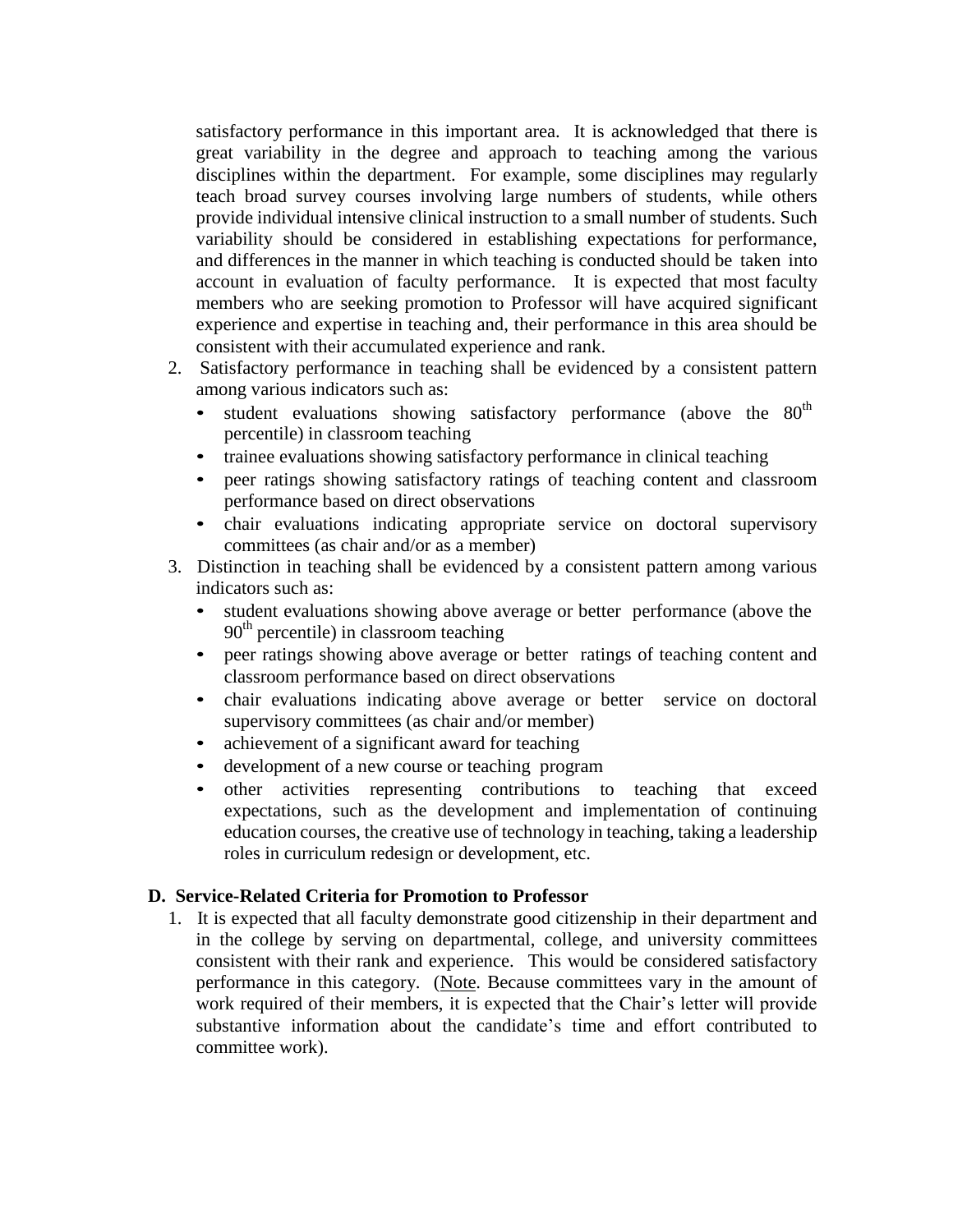beyond that expected in the typical duties of an associate professor and may include one or more of the following:

- chairing a college and/or university committee
- serving as an undergraduate or graduate coordinator
- serving as interim departmental chair (for a substantial period of time)
- serving in an other administrative role in the department or college beyond the typical duties of an associate professor
- 3. Distinction in service to the profession should be indicated by service that is beyond that expected in the typical duties of an associate professor and may include one or more of the following:
	- serving a committee member in a national or international organization
	- serving as an officer or board member in a national or international organization
- 4. Achievement of a national or international award for professional service may be an indicator of distinction in service.

# **IV. Granting of Tenure**

The criteria for the granting of tenure shall be the same as those for promotion to Associate Professor.